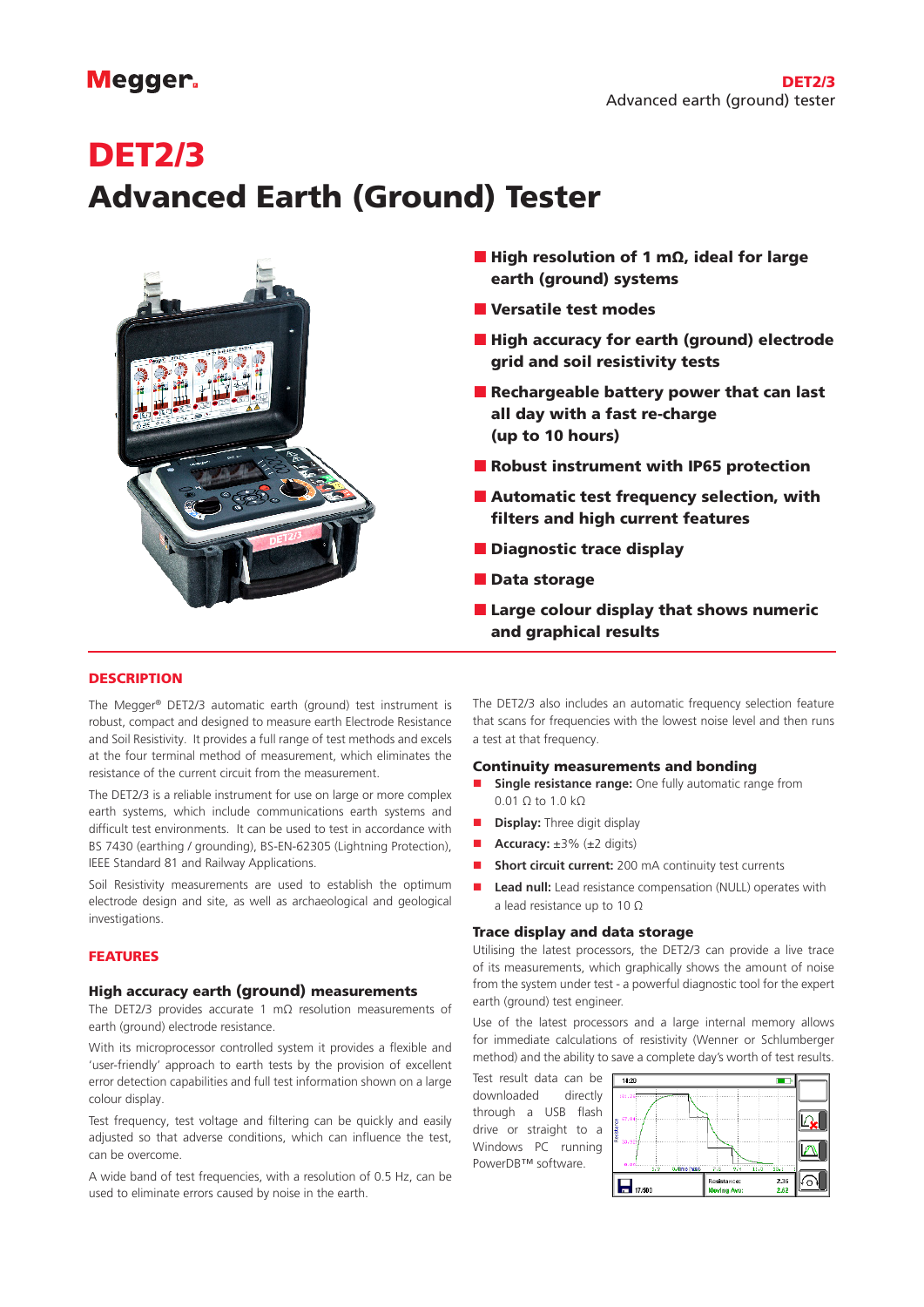# **Megger**

#### Weatherproof and rugged

The DET2/3 is sealed to IP54 standard, which provides weatherproofing during operation (case lid open). When the case lid is closed its protection standard is to IP65 (water and dust damage).

The case is made of a tough and light copolymer polypropylene, which can withstand the rough and tumble of outdoor use.

#### Portable power

An internal Li-ion battery provides for a full day of tests.

The Li-ion battery has a fast recharge facility that allows a flat battery to provide an afternoon of tests, if charged during a lunch break. The DET2/3 can also operate from a standard 12 V DC battery supply.

## **SPECIFICATION**

| SPECIFICATION                                                     |                                                                                                                         |                                                | viewable backlit colour                                                |  |  |  |
|-------------------------------------------------------------------|-------------------------------------------------------------------------------------------------------------------------|------------------------------------------------|------------------------------------------------------------------------|--|--|--|
| 2, 3 and 4 pole resistance measurements                           |                                                                                                                         | <b>Operating temperature and humidity</b>      |                                                                        |  |  |  |
| Range                                                             | 0.001 $\Omega$ to 20.00 k $\Omega$ auto range                                                                           |                                                | $-10$ to 40 °C<br>90% RH max at 40 °C                                  |  |  |  |
| <b>Display</b>                                                    | Four digit display                                                                                                      |                                                | -20 to 60 °C                                                           |  |  |  |
| Accuracy                                                          | at 23 °C                                                                                                                | Storage temperature                            |                                                                        |  |  |  |
|                                                                   | $\pm 0.5\%$ of reading $\pm 2$ digits                                                                                   | <b>Temperature coefficient</b>                 | $<$ ±0.1% per °C over operating<br>temp                                |  |  |  |
| 3P                                                                | $±10$ mΩ                                                                                                                | <b>Altitude</b>                                | Up to 2000 m above sea-level.                                          |  |  |  |
| 2Р                                                                | $\pm 20$ m $\Omega$                                                                                                     | IP rating                                      | IP54 operational (lid open),<br>IP65 storage (lid closed)              |  |  |  |
| <b>Operational uncertainty</b>                                    | $\pm$ 2% of reading, $\pm$ 2 digits                                                                                     | <b>Measurement rating</b>                      | CAT IV 300 V                                                           |  |  |  |
|                                                                   | (meets IEC61557 operational<br>uncertainty requirement with                                                             | <b>Measurement output rating</b>               | $\pm 50$ V 1 A, ac or dc.                                              |  |  |  |
|                                                                   | readings over 10 m $\Omega$ ) when<br>spike resistances are below                                                       | Power supply                                   | Internal Li-ion battery or<br>external 12-18 V, 65 W, DC supply        |  |  |  |
|                                                                   | $100 \Omega$                                                                                                            | <b>Battery life</b>                            | Up to 10 hrs use                                                       |  |  |  |
|                                                                   | $\pm 5\%$ of reading, $\pm 2$ digits $\pm 10$ m $\Omega$<br>(meets IEC61557 operational<br>uncertainty requirement with | <b>Battery charging time</b>                   | Fast recharge to 50%,<br>3 hrs for 100%                                |  |  |  |
| <b>Test standards</b>                                             | readings over 50 m $\Omega$ )<br>BS 7430 (Earthing)                                                                     | <b>Ambient temperature</b><br>(battery charge) | $0 - 40 °C$                                                            |  |  |  |
|                                                                   | BS 62305 (Lightning)                                                                                                    | Safety                                         | Meets IEC 61010                                                        |  |  |  |
|                                                                   | BS EN50122 (Railway)                                                                                                    | <b>EMC</b>                                     | Meets IEC 61326                                                        |  |  |  |
| <b>IEEE Standard 81</b><br>Test frequency 2P, 3P & 4P resistivity |                                                                                                                         | <b>Dimensions</b>                              | L 315 x W 285 x H 181 mm<br>$(12.4 \times 11.2 \times 7.1 \text{ in})$ |  |  |  |
|                                                                   | 10 Hz to 200 Hz in steps of 0.5 Hz                                                                                      | Weight                                         | 4.5 kg $(9.9 \text{ lb})$                                              |  |  |  |
| Test frequency dual clamp, 3p ART & 4P ART                        | 70 Hz to 200 Hz (steps of 0.5 Hz)                                                                                       | Data download                                  | To PC through USB 2.0                                                  |  |  |  |
| <b>Test current</b>                                               | 50 mA max.                                                                                                              | Data storage                                   | On board 500 record storage<br>downloadable as *.txt                   |  |  |  |
| <b>Maximum output voltage</b>                                     | Less than 50 V rms                                                                                                      | USB type A                                     | Data download to USB drive                                             |  |  |  |
| <b>Maximum interference</b>                                       | Up to 50 V pk to pk                                                                                                     | USB type B                                     | Data download to PC                                                    |  |  |  |
|                                                                   |                                                                                                                         | Secondary measurement display                  |                                                                        |  |  |  |
| 3 and 4 pole ART (selective) resistance                           |                                                                                                                         |                                                | Noise, voltage and current                                             |  |  |  |
| measurements<br>Range                                             | 0.01 $\Omega$ to 10.00 k $\Omega$ Auto range                                                                            | <b>Resistivity calculation</b>                 | Wenner: $PE = 2 \pi a R_{av}$<br>Schlumberger:                         |  |  |  |
| Accuracy                                                          | $\pm 5\%$ of reading $\pm 3$ digits at<br>23 °C ±2 °C                                                                   |                                                | $PE = \pi b (b+a) R$<br>a                                              |  |  |  |
|                                                                   |                                                                                                                         | <b>Test modes</b>                              | Internally set 2P, 3P,<br>ART (Selective), 4P,                         |  |  |  |
| <b>Stakeless resistance measurement</b><br>Range                  | $0.01 \Omega$ to 200 $\Omega$                                                                                           |                                                | Stakeless (clamp) modes                                                |  |  |  |
| <b>Accuracy</b>                                                   | $\pm$ 7% accuracy, $\pm$ 3 digits                                                                                       | Aux inputs                                     | MCC1010, MVC1010                                                       |  |  |  |
|                                                                   |                                                                                                                         | <b>RoHS</b> compliant                          | Yes                                                                    |  |  |  |

**Continuity** 

Leakage current

Instrument specifications

**Range** 0.01 Ω to 1 kΩ (3 digits)

**Accuracy** ±3% (±2 digits) **Test Current** Up to 205 mA **Lead Null** < 10 Ω

**Range** 0.00 A to 2.00 A **Accuracy** ±5% (±3 digits)

**Display** 5.25 inch QWVGA, daylight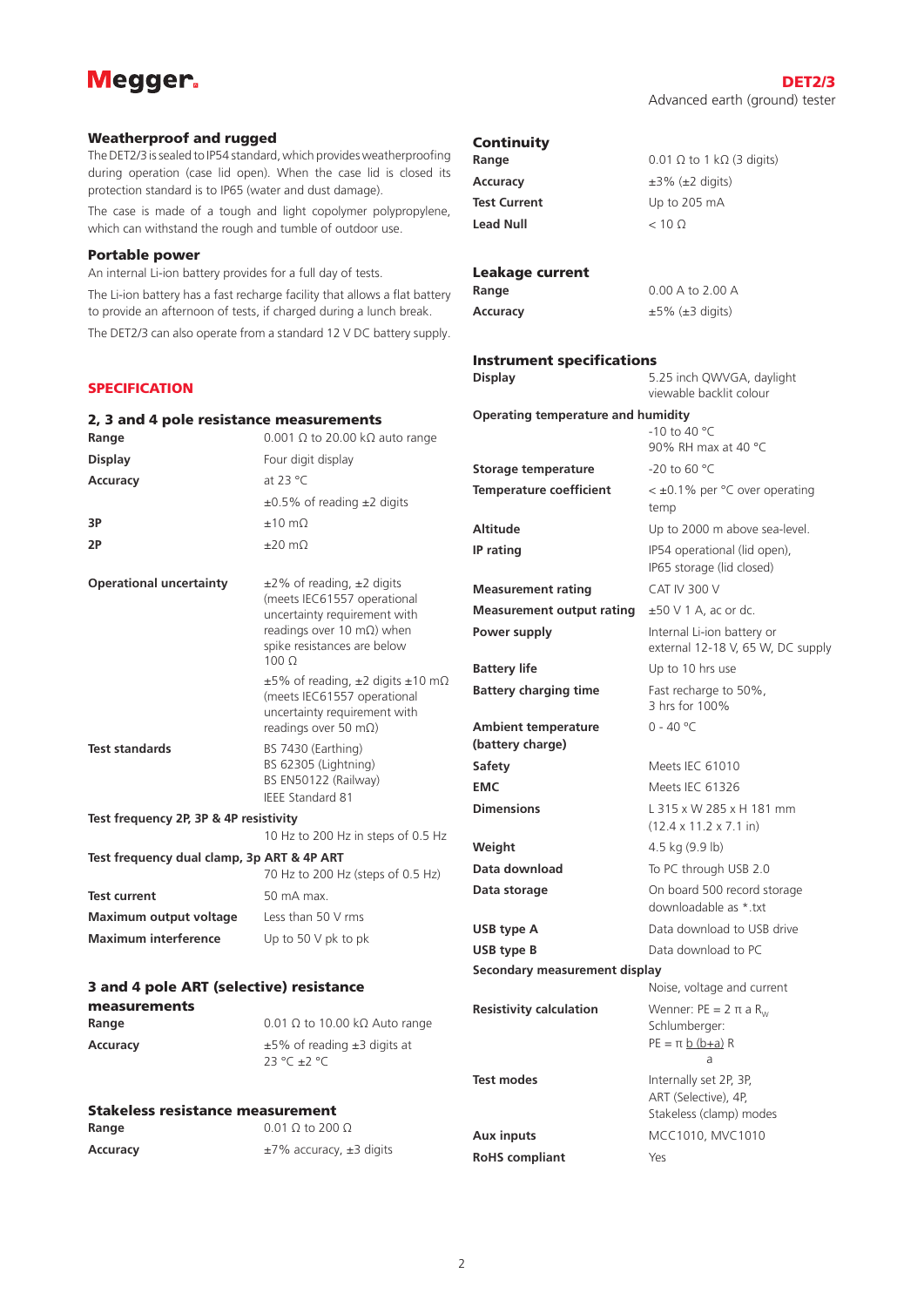

# **ACCESSORIES**

# **MCC1010 and MVC1010**

- $\blacksquare$  For Stakeless tests
- $\blacksquare$  For ART tests

# **Cable reels with spike**

- $\blacksquare$  Sturdy handle and a smooth unwind and wind action
- Cable 'feed through'
- **n** 20 m, 30 m, 50 m, 60 m or 100 m cables
- Attachable 25 cm  $(10")$  earth spike
- **n** Spike can be hammered into the ground
- **n** Unique daisy-chain feature to create longer lengths

# **Continuity test cables and clips**

- $\blacksquare$  1.4 m cables
- $\blacksquare$  2 wire connection cable
- $\blacksquare$  Crocodile clips
- **n** Probes

# **Accessories bag**

- $\blacksquare$  Holds a full suite of accessories
- $\blacksquare$  Water resistant
- Toughened bottom for outdoor use

|                                            | <b>DET2/3</b> | DET2/3 with<br>ETK50 C | DET2/3 with<br>ETK100 C |
|--------------------------------------------|---------------|------------------------|-------------------------|
| DET2/3                                     |               |                        |                         |
| Charger                                    | <b>COL</b>    | ш                      | ш                       |
| MCC1010, current clamp                     |               | ш                      | ш                       |
| MVC1010, voltage clamp                     |               |                        |                         |
| User guide                                 |               |                        |                         |
| Calibration checker, instrument            | ▬             | ш                      | ш                       |
| Calibration checker, clamps                |               |                        |                         |
| Reel with 50 m test cable (x2)             |               | п                      |                         |
| Reel with 30 m test cable (x2)             |               |                        |                         |
| Reel with 100 m test cable (x2)            |               |                        |                         |
| Reel with 60 m test cable (x2)             |               |                        |                         |
| Test spikes (x4)                           |               |                        |                         |
| 100 m tape measure                         |               |                        |                         |
| 1.4 m leads with connectors and clips (x2) |               | ш                      | ш                       |
| Pouch                                      | п             |                        |                         |
| Carry strap                                |               |                        |                         |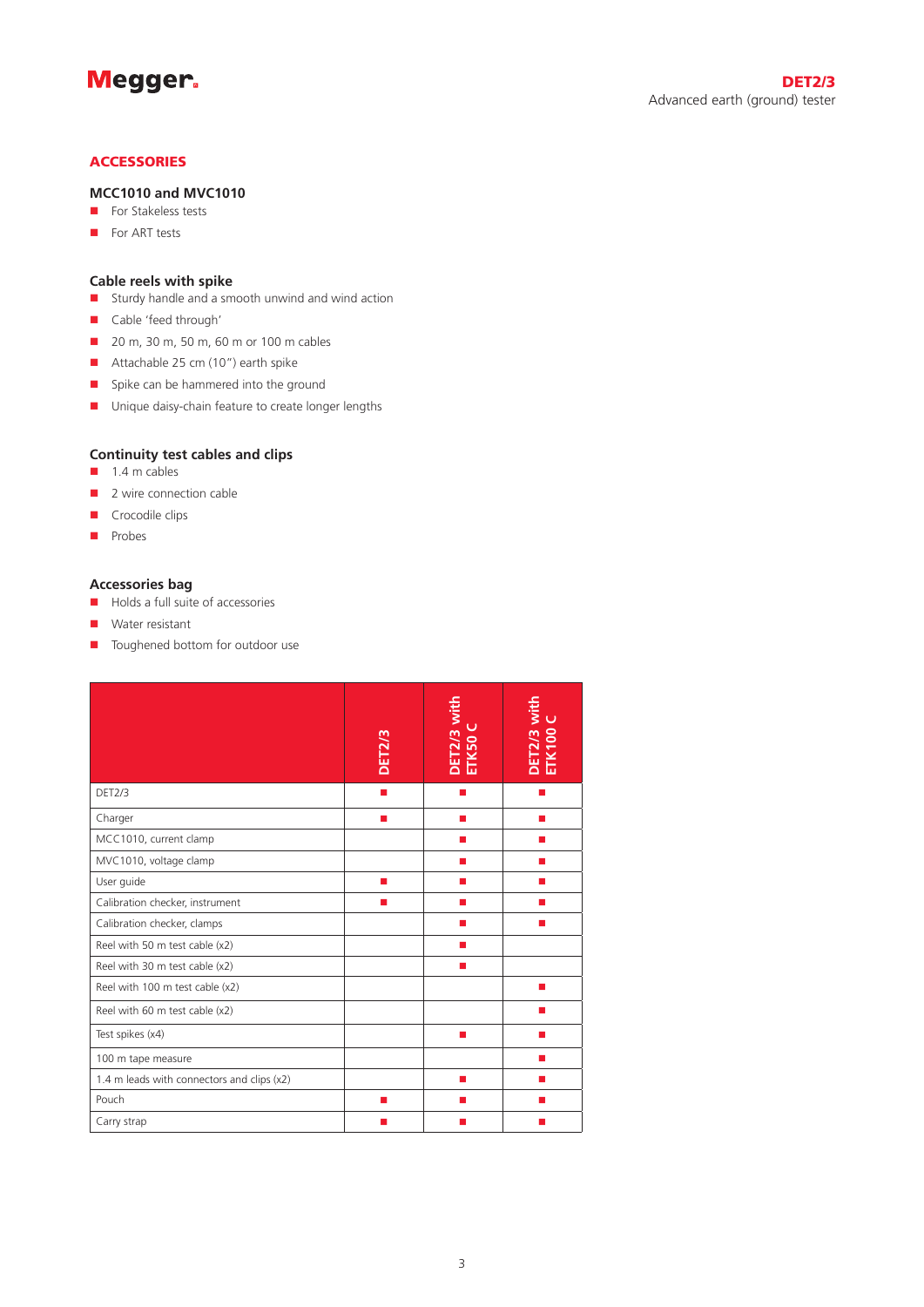# Megger.

|                                            |              | 1010-176<br><b>ETK30</b> | ETK50<br>1010-177 | ETK100<br>1010-178 | ETK50C<br>1010-179 | ETK100C<br>1010-180 |
|--------------------------------------------|--------------|--------------------------|-------------------|--------------------|--------------------|---------------------|
| Test lead on reel                          | Red          | 30 m                     | 50 m              | 100 m              | 50 m               | 100 m               |
|                                            | Yellow       | 20 m                     | 50 m              | 100 m              | 50 m               | 100 m               |
|                                            | <b>Black</b> |                          | 30 m              | 60 m               | 30 m               | 60 m                |
|                                            | Green        |                          | 30 m              | 60 m               | 30 m               | 60 m                |
| Test lead 2 m with croc clip black         |              | п                        |                   |                    |                    |                     |
| Earth test spikes *                        |              | 2                        | $\overline{4}$    | $\overline{4}$     | $\overline{4}$     | $\overline{4}$      |
| Interconnection lead                       | Red          | п                        | ٠                 | $\blacksquare$     | п                  | $\blacksquare$      |
| (Reel to spike) *                          | Yellow       | п                        | ш                 | п                  | ш                  | п                   |
|                                            | Black        |                          | ш                 | <b>COL</b>         | <b>The State</b>   | п                   |
|                                            | Green        |                          | п                 | п                  | <b>The State</b>   | п                   |
| <b>MCC1010</b>                             |              |                          |                   |                    | $\mathbf{r}$       | п                   |
| MCC1010 test lead                          |              |                          |                   |                    | ш                  | п                   |
| MVC1010                                    |              |                          |                   |                    | ш                  | п                   |
| MVC1010 test lead                          |              |                          |                   |                    | п                  | $\blacksquare$      |
| 1.4 m leads with connectors and clips (x2) |              |                          |                   |                    | ш                  | ш                   |
| Measuring tape                             |              |                          | 100 m             | 100 m              | 100 m              | 100 m               |
| Holdall to contain kit                     |              | ш                        | ш                 | п                  | ш                  | ш                   |

\* Supplied with reels